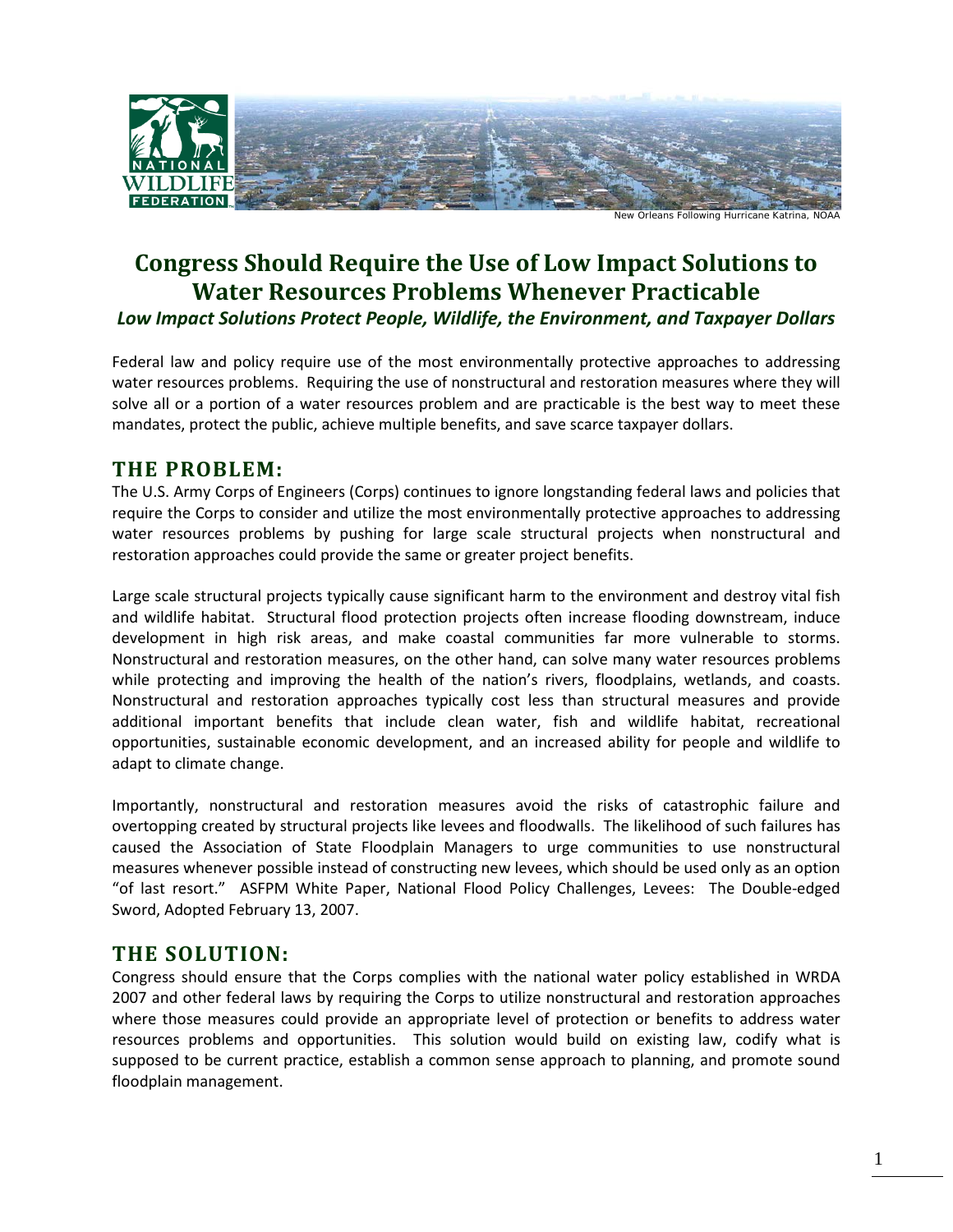### **LAW AND POLICY CALL FOR LOW IMPACT SOLUTIONS:**

Federal law and policy, including those outlined below, require use of the most environmentally protective approaches to addressing water resources problems. To satisfy these requirements, federal planners should be required to utilize nonstructural and restoration measures where they will solve all or a portion of a water resources problem and are practicable. A federal project that does not meet these legal requirements cannot be in the public interest.

The Water Resources Development Act (WRDA) of 2007 requires that *all* water resources projects "protect the environment" by "protecting and restoring the functions of natural systems and mitigating any unavoidable damage to natural systems" and by "seeking to avoid the unwise use of floodplains." WRDA 2007 Section 2031(a), (a)(2), and (a)(3), 42 U.S.C. 1962–3. WRDA 1974 requires the Corps to consider nonstructural alternatives when planning flood damage reduction projects. WRDA 1974, 33 U.S.C. § 701b-11.

The Clean Water Act Section 404 implementing regulations require strict efforts to avoid and minimize adverse impacts to the aquatic environment and prohibit construction of a structural federal water project if a nonstructural and/or restoration alternative will solve the problem, will cause less harm to the aquatic environment, and is practicable:

- The 404(b)(1) Guidelines prohibit the construction of a federal water project where, among other things, there are practicable alternatives that will cause less harm to the aquatic ecosystem and the agency has not taken "appropriate and practicable" steps to minimize potential adverse impacts to the aquatic ecosystem. 40 C.F.R. § 230.10.
- The Corps of Engineers' section 404 regulations also prohibit construction of a federal water project that is not in the "public interest." These regulations discourage the "unnecessary alteration or destruction of" wetlands "as contrary to the public interest" and require avoidance of impacts to or modifications of floodplains whenever practicable alternatives exist outside the floodplain. 33 C.F.R. §§ 320.4 and 323.6.

The National Environmental Policy Act requires a "thorough consideration of all appropriate methods of accomplishing the aim of the action" and an "intense consideration of other more ecologically sound courses of action." *Environmental Defense Fund, Inc. v. Corps of Engineers*, 492 F.2d 1123, 1135 (5th Cir. 1974). Federal agencies are required to "rigorously explore and objectively evaluate all reasonable alternatives" in an environmental impact statement before a decision is made on whether or how to proceed with a project. 40 C.F.R. § 1502.14(a).

Executive Orders and Guidance call for approaches that avoid damage to wetlands and floodplains:

- Executive Order 11990 (Protection of Wetlands) directs each federal agency to provide leadership and take action to minimize the destruction, loss or degradation of wetlands, and to preserve and enhance the natural and beneficial values in carrying out agency policy.
- Executive Order 11988 (Floodplain Management) directs each federal agency to avoid, to the extent possible, the long and short-term adverse impacts associated with the occupancy and modification of floodplains and to avoid direct and indirect support of floodplain development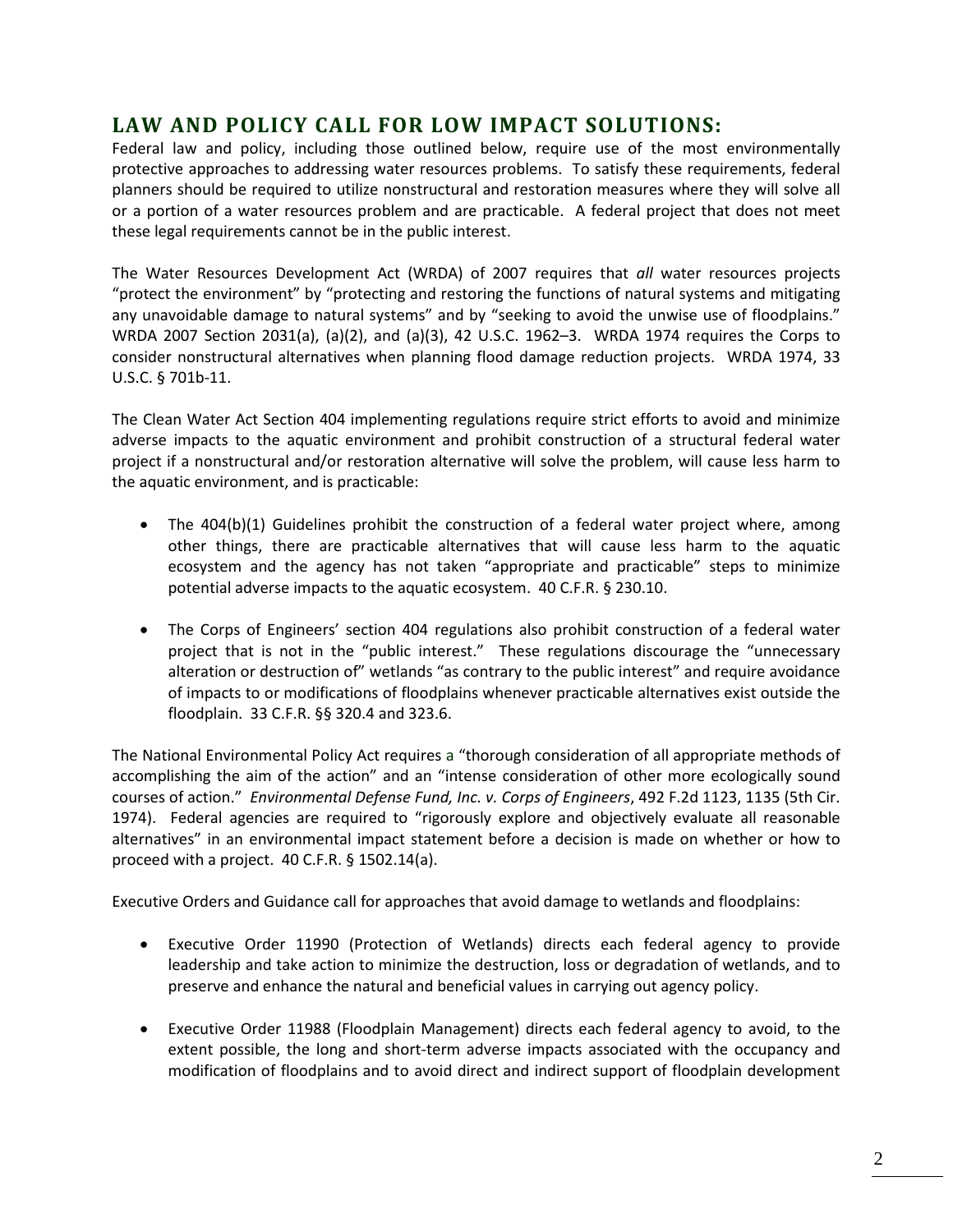wherever there is a practicable alternative. Each agency is also "to restore and preserve the natural and beneficial values served by flood plains in carrying out its responsibilities."

• Guidance issued by the Office of Management and Budget and the Council on Environmental Quality in 1997 directs federal agencies to consider and utilize nonstructural measures for flood damage reduction where practicable.

#### **LOW IMPACT SOLUTIONS WORK:**

As demonstrated by the success stories below, low impact solutions are a cost effective way to address water resources problems. Wetlands act as natural sponges, storing and slowly releasing floodwaters after peak flood flows have passed, and coastal wetlands buffer the onslaught of hurricanes and tropical storms. Restoring a river's natural flow and meandering channel, and giving at least some floodplain back to the river, will slow down floodwaters and give the river room to spread out without harming homes and businesses. These solutions protect people, protect and restore the environment, increase recreational opportunities, promote sustainable economic development, and save taxpayer dollars.

#### **REFORM LANGUAGE:**

The following is an example of legislative language that would implement low impact planning:

#### **LOW IMPACT PLANNING—**

(A) **Planning Requirements**. When formulating and evaluating a water resources project in a feasibility study or environmental review, the Secretary of the Army shall select and recommend nonstructural measures to address all or a portion of a water resources problem or opportunity whenever practicable, unless the Secretary issues a written finding stating that it is not in the Federal interest to utilize such measures for the project. Such approaches shall be presumed to be available and practicable unless clearly demonstrated otherwise.

(B) **Definition.** For purposes of this section "nonstructural measures" means actions that (i) use, enhance, facilitate, protect or restore naturally occurring hydrologic, geomorphic, and ecological functions and processes; and (ii) protect or restore the physical, chemical, or biological characteristics of streams, rivers, floodplains, wetlands, or coasts, without using structural measures. "Nonstructural measures" include, but are not limited to: (i) acquisition of land or easements; (ii) relocation, demolition, or elevation of flood-prone properties; (iii) removal of structures such as dams, levees, and culverts; or modification of such structures to restore natural hydrology, form, function, or processes of rivers, streams, floodplains, wetlands, or coasts; (iv) reestablishment of natural hydrology, form, function, or processes of rivers, streams, floodplains, wetlands, or coasts; (v) measures to increase water conservation, increase water efficiency, or improve water management; (vi) building or construction requirements or standards; (vii) land use restrictions or limitations; or (viii) removal of nonnative species or reintroduction of native species.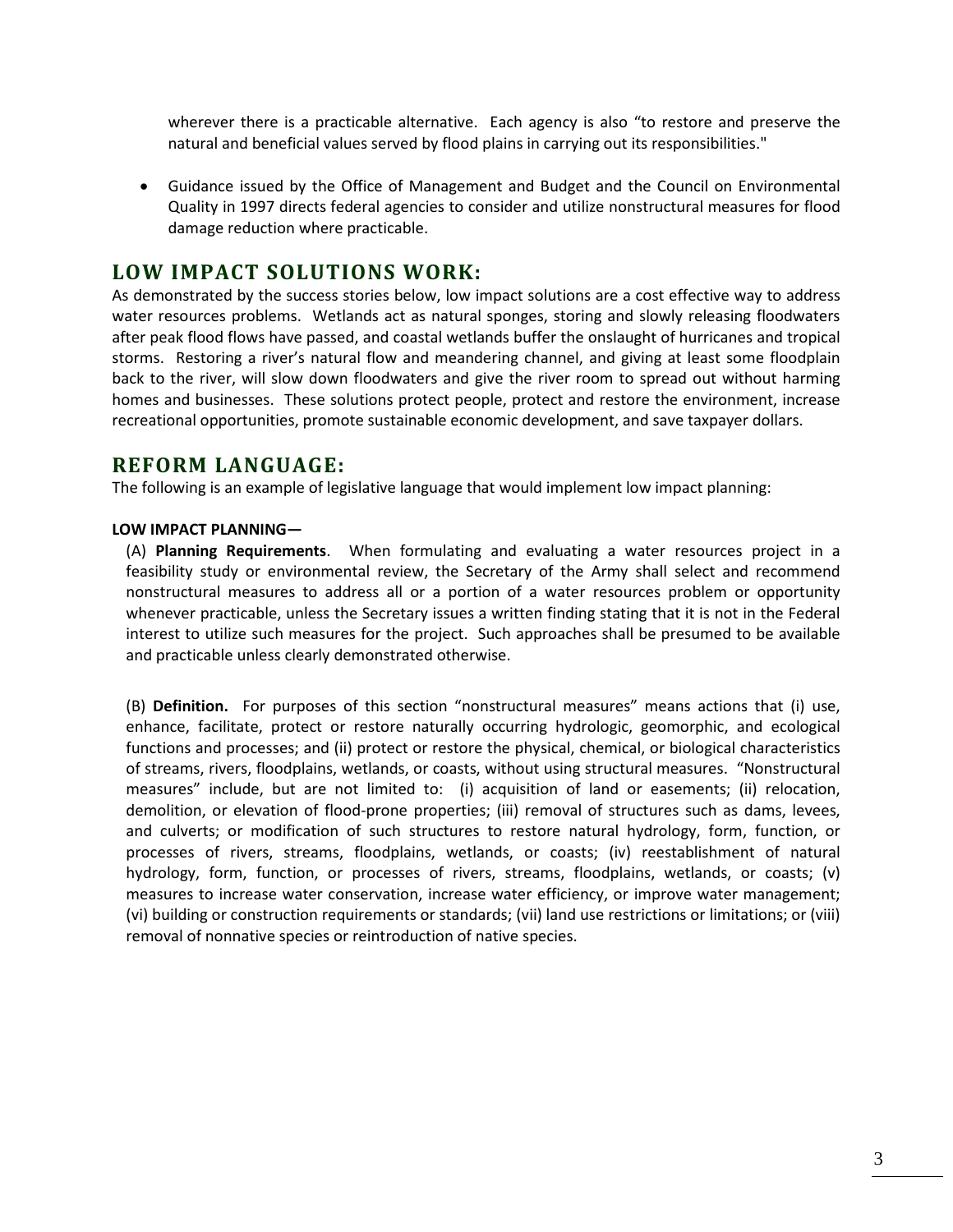# **LOW IMPACT SOLUTION SUCCESS STORIES**

As demonstrated by the examples below, low impact solutions successfully protect communities from flooding while providing a host of other benefits.

**California – Coyote Creek.**The Santa Clara Valley Water District sought approval for levee setbacks and bypass channels after major flooding in 1983. The project was completed in 1995, and is credited for reducing flooding in 1997. According to the Santa Clara Valley Water District, flood waters would have been 40% faster and water volume would have been 57% higher without these improvements.

**California – Napa River.** The Napa River has flooded at least 30 times in the last 150 years, with residents sustaining more than \$540 million in flood damages in the past 40 years alone. After twice rejecting old-style Corps' plans for levees-only flood protection in 1998 a broad coalition worked to develop a "living river" plan that is reconnecting portions of the Napa River to its floodplain. This new plan replaces the Corps' proposed floodwalls and levees with terraced marshes, wider wetland barriers, and restored riparian zones. About 500 acres of previously drained farmland were returned to marshland. Though they were only partially completed, those natural flood control solutions are credited for lowering flood levels by about 2 to 3 feet during the 2006 New Year's Day flood.

**Florida – Upper St. John's River.** Florida has a long history of flooding caused by hurricanes, tropical storms, and heavy rainfall. By the 1970s, the St. John's River had lost more than 62 percent of its historic 400,000 acres of floodplain wetlands, aggravating extensive flooding in the region. In 1986, Congress authorized a combined structural and restoration project to reduce flood damages along the river. The backbone of this project is restoration of 200,000 acres of floodplain which will hold more than 500,000 acre-feet of water – enough to cover 86 square miles with 10 feet of water – and will accommodate surface water runoff from a more than 2,000 square mile area. The Corps predicts that this \$200 million project will reduce flood damages by \$215 million during a 100-year flood event, and provide average annual benefits of \$14 million.

**Illinois – Cache River***.* Channelized, dredged, diverted, and leveed since the early 1900s, the Cache River today has lost 91% of its historic wetlands, leaving just 472,800 acres of its once 5 million-acre floodplain. Friends of the Cache, local landowners, The Nature Conservancy, and a variety of government agencies formed a partnership in 1995 that has resulted in the restoration of 9,000 acres of wetlands, reducing erosion and sedimentation, improving water quality, decreasing flooding, and allowing wildlife to flourish. The success of this project has inspired efforts to restore small creeks in the watershed to their original channels.

**Illinois – Grafton.** After the historic 1993 floods, and extreme flooding almost biannually for more than 150 years, the town of Grafton moved 70 homes and 18 commercial properties out of the floodplain to higher ground. The restored floodplain provides more room for the Mississippi and Illinois Rivers to spread out, reducing flood levels and damages, and providing recreational opportunities during dry periods. The 1995 Mississippi River flood left Grafton relatively unscathed.

**Iowa – Iowa River.**After the historic 1993 floods, communities in east-central Iowa looked to change how the land along the Iowa River was being used and purchased 12,000 acres in easements along the 45-mile river corridor for flood control purposes. Over the past decade, local communities are estimated to have saved \$7.6 million in flood damages.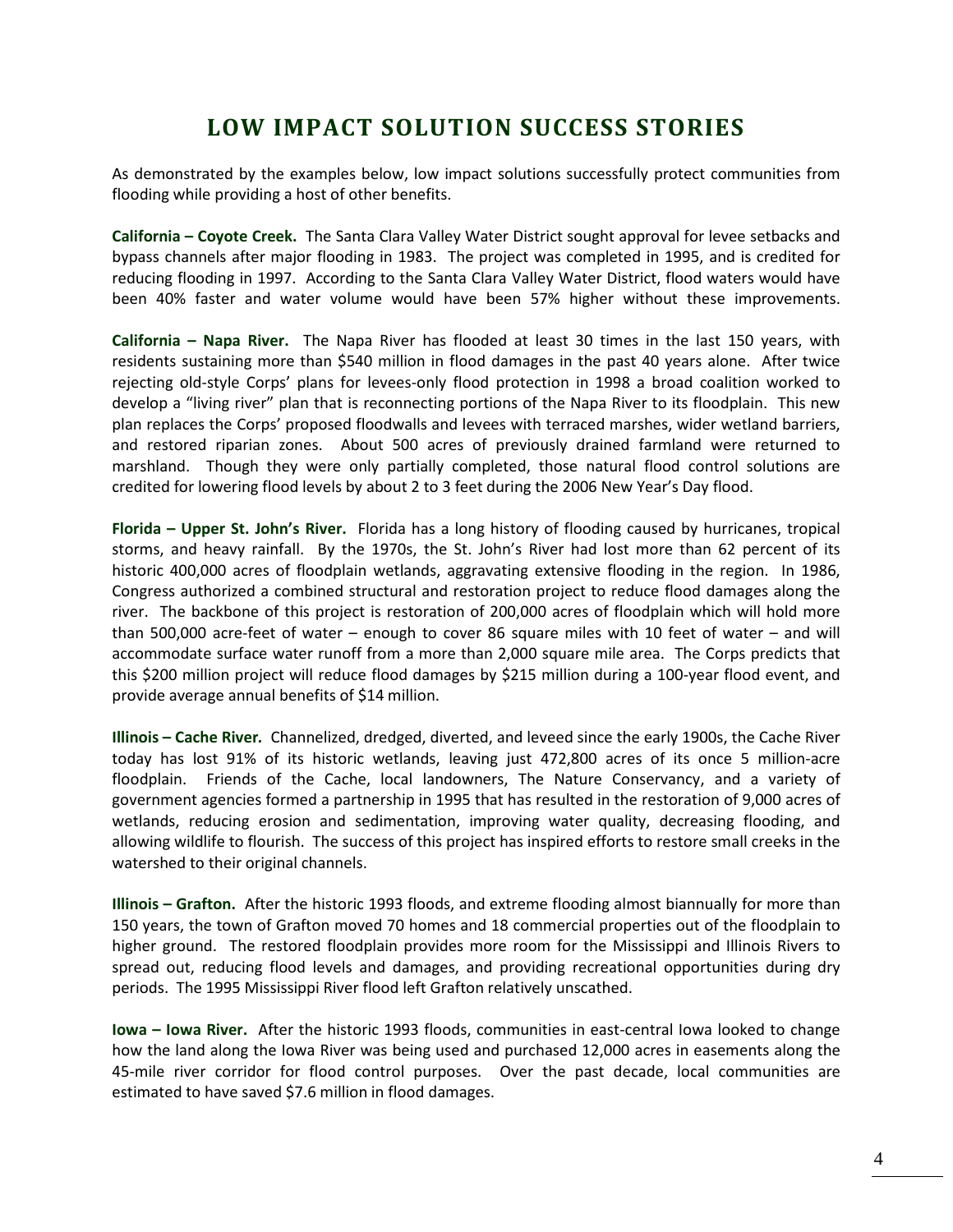**Iowa – Louisa Levee District 8**. In 1993, when an oxbow levee breached for the 17th time, farmers in the Louisa Levee District volunteered for a federal buyout program. More than 2,500 acres of cropland in the old levee district was converted into the Horseshoe Bend Wildlife Refuge, a combination of grassland, meadows, and wetlands, which provides natural flood protection and serves as a stopover for migrating waterfowl. Residents report that this project helped to reduce flooding in 1995. Relocating the farmers out of the floodplain kept their agricultural land safe from future flooding at a cost that was about 50 percent less than the estimated cost of repairing flood damages from the 1993 flood. The project also put a permanent end to repeated levee repairs and expensive damage payments.

**North Dakota and Minnesota – Red River.**The communities of Grand Forks, North Dakota and East Grand Forks, Minnesota have suffered through at least 12 major floods since 1871. Following severe flooding in the spring of 1997, the communities worked with the Corps to develop a flood protection strategy featuring a space to give the river room to expand. This project involved setting back levees and acquiring flood-prone property to create a 2,200-acre greenway along the Red River between the two cities. This greenway has produced considerable flood insurance savings and provides open space for year-round recreation.

**Massachusetts – Charles River***.* Extensive suburban growth paved over much of the Charles River watershed in eastern Massachusetts, triggering flooding from stormwater runoff in Boston and other downstream communities. In 1972, the Corps abandoned a planned \$100 million levee and dam flood project along the Charles River after the agency determined that upstream wetlands were preventing some \$17 million worth of flood damages annually. The Corps instead developed a nonstructural plan at a fraction of the cost, the \$10 million Charles River Natural Valley Storage Project. This project, which included the purchase of 8,500 acres of wetlands with a storage capacity of 50,000 acre feet of water, helped reduce major floods in 1979, 1982, 1987, and 2006. In 1987, the storage area prevented an estimated \$3.2 million in damages. In 2006, the storage area reduced flooding to a 2 year event while nearby rivers were suffering 40 and 100-year flood levels. The storage area has the added benefit of providing important recreational opportunities for the Boston Metropolitan area.

**Missouri – Missouri River.**Severe flooding throughout the 1990s led local citizens to seek natural alternatives to structural flood control measures. Through a combination of fee title acquisition and easement acquisition, 19,000 acres on a 49 mile stretch between Boonville and Jefferson City, Missouri were purchased and set aside as flood overflow areas, including nearly 6,000 acres that were previously enclosed by levees. According to the Natural Resource Conservation Service, the Corps estimated that such reconnections of the river with its floodplain reduced flood levels in 1998 by about four feet.

**Oklahoma – Mingo Creek.** Once known as the flood capitol of the world, the city of Tulsa suffered the worst flood in its history in 1984. Five of the 14 deaths and \$125 million of the \$180 million in flood damage occurred along Mingo Creek. Rejecting the Corps' plan to build 5 structural detention sites, a team of civil engineers, urban planners, and landscape architects devised an alternative that included restoring open space where floodwater can safely overflow, creating permanent lakes, and relocating buildings from the Mingo Creek floodplain. Tulsa's flood insurance rates subsequently decreased by 25%, and repetitive loss properties declined from 93 in 1984 to just 5 in 1995*.*

**Wisconsin – Duffy's Marsh.**Located in Marquette County, Wisconsin, the Duffy's Marsh restoration project encompasses about 1,500 acres of open water, grassy wetland, and upland. The restoration work primarily involved filling agricultural ditches that drained the land. The marsh now holds approximately 55 million cubic feet of water.